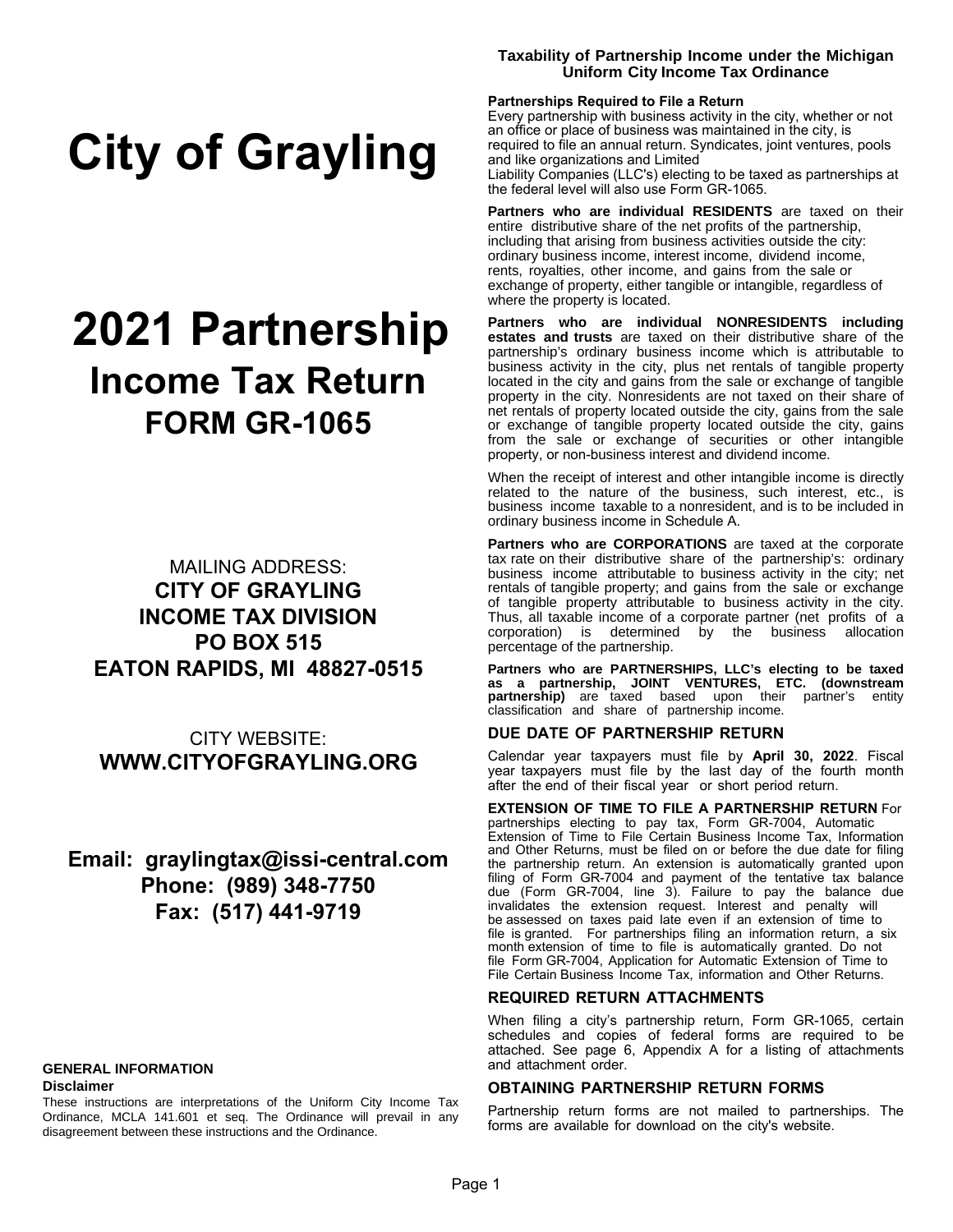### **ALLOCATE AND APPORTION - DEFINED**

The word allocate in these instructions means to determine partner's taxable portion of the type of partnership income using: the partner's classification and the Business Allocation Percentage calculated on Schedule D, Business Allocation Percentage, line 5; or in the case of a taxpayer authorized by the Income Tax Administrator of the city, the special allocation formula percentage calculated on Schedule D, line c. The meaning of the word apportion as used in these instructions means to: directly determine the partner's taxable income based upon the partner's classification; or the partner's classification and the location of the source of the income.

#### **PARTNERSHIPS FILING AN INFORMATION RETURN**

A partnership is required to file an information return unless the partnership elects to compute and pay the tax due on behalf of all partners. Partnerships filing information returns are required to complete: Form GR-1040 (Identification and Information and Signature sections), Schedule 1, Schedule A, Schedule B, Schedule C and if appropriate Schedule D and Schedule E.

The Partnership Return, Form GR-1065, is designed to distinguish between income taxed at the resident, nonresident or corporation tax rates. The purpose of the return is to set forth the entire net profit for the tax period and to show the distributive share of each partner and indicate the entity type of the partner and, if an individual, the residency status of the partner. If residency changes during the year for any individual partner, use two lines to indicate allocation of income by residency status. On Schedule 1, Partner Information Schedule, enter the start date of residency on the resident line and the end date of residency on the nonresident line.

Ordinary business income of the partnership is reported in Schedule A. Each partner's distributable share of the ordinary business income is reported on Schedule C, column 1.

Partnership income not reported in Schedule A is reported in Schedule B, by type of income and the taxable and nontaxable portions for partners taxed at the resident, nonresident or corporation tax rate. The taxable income from Schedule B, columns 6 and 7 is reported by partner in Schedule C, columns 6 or 7.

Schedule K-1 (Form GR-1065), Partners Share of Income, Exclusions, Deductions, Credits and Tax Paid, is to be provided to each partner to assist them in filing their city income tax return.

#### **PARTNERSHIPS ELECTING TO PAY TAX**

A partnership may elect to pay tax on behalf of all of its partners. When the partnership pays the tax, the individual partners are not required to file a return. However, a city's income tax return is required from any partner having city taxable income other than the distributive share of the net profits of the partnership. In such instances, a partner required to file a return should refer to the city's income tax return instructions for reporting partnership income and claiming credit for tax paid by the partnership. Partnerships electing to pay the tax on behalf of the partners assume the status of taxpayer to the following extent: (1) timely payment must be made; and (2) estimated income tax payments, Form GR-1065ES, are required if the total 2022 estimated tax for the partnership is expected to exceed \$100. The calendar or fiscal year of the partnership will govern in establishing the due dates for making estimated tax payments. Partnerships electing to pay tax must prepare and file all the forms and schedules required for an information return and complete Schedule 2, Tax Calculation Schedule, and Form GR-1065, lines 1 through 8. Schedule 2 details each partner's share of the city's taxable income, deductions, exemptions, tax at the resident, nonresident or corporation tax rate and any credit for tax paid to another city. Form GR-1065, lines 1 through 8, reports: the tax; all payment and credits; any balance due or overpayment; and how any overpayment is to be credited, donated or refunded. Payment of tax for partnership partners (downstream partnership) requires a supplementary schedule showing the detail of the calculation of tax due. An alternative to filing a detailed schedule is calculation of taxable income for the downstream partnership as a resident partner and calculation of the tax at the city's resident tax rate.

#### **PAGE 1 INSTRUCTIONS**

A partnership filing an information return is required to complete the Identification and Information section and the Signature section of Form GR-1065. Also in the Disclosure of Return Information section, the partnership may elect to allow disclosure of return information between a designated individual or firm and the city's income tax department.

A partnership electing to pay tax is required to complete all of Form GR-1065 and specifically to mark (X) the box on line F.

#### **IDENTIFICATION AND INFORMATION**

All partnerships are to provide the information requested and answer all questions in this section.

#### **TAX**

**Line 1.** Add the totals from Schedule 2, Tax Calculation Schedule, columns 8 and 9, and enter on line 1.

#### **PAYMENTS AND CREDITS**

**Line 2.** Enter the total payments and credits for each type of tax payment listed on lines 2a through 2d and, for resident individual partners, the total of any credits for tax paid to another city on line 2e. Enter the total of the payments and credits on line 2f.

#### **BALANCE DUE**

Line 3. If total tax (line 1) is greater than the total tax payments (line 2f) subtract line 2f from line 1 and enter balance of tax due. The balance due must be paid when filing the return.

To pay with a check or money order make the check or money order payable to the City of Grayling, place the payment in front of the return and mail the payment and return to the address listed.

#### **OVERPAYMENT**

**Line 4.** If the total payments and credits (line 2f) is greater than the tax due (line 1) subtract line 1 from line 2f and enter the overpayment amount.

#### **CREDIT FORWARD**

**Line 5.** Enter all or the portion of the overpayment to be credited forward.

#### **DONATIONS**

**Line 6**. Donate all or any portion of overpayment.

#### **REFUND**

**Line 7**. Enter the amount overpayment to be refunded. A refund will be issued via a paper refund check.

#### **DISCLOSURE OF RETURN INFORMATION**

**Line 9.** By marking (X) the "Yes" box (line 9a) and completing lines 10a and 10b in the Disclosure of Return Information section, the partnership is authorizing the city's Income Tax Department to contact the preparer for answers to any questions that may arise relating to its return and to answer any questions from the preparer about the return. Also, by marking  $(X)$  the "Yes" box (line 9a) and completing lines 10a and 10b, the partnership is authorizing the preparer to: provide the city's Income Tax Department with any information about or missing from the return; respond to notices about math errors, offsets and return preparation; and contact the Income Tax Department for information about the return or the status of any related refund or payments.

All cities accepting returns following the partnership common form format allow the check box for authorization for disclosure of return information.

#### **SIGNATURE**

**Line 11**. In the Signature section the partner or member representing the entity must sign the return (line 11b), and enter the following data: the date the returned was signed (line 11a); the printed name of the partner or member signing the return (line 11c); and a day time phone number for the partner or member.

Line 12. The preparer must sign the return (line 12a) and enter the following data: the printed name of the preparer (line 12b); the name and address of the preparer's firm (line 12c through 12f); the date prepared (line 12g); and the preparer's telephone number (line 12h) Line 13. The NACTP number of the software used to prepare the return must be entered on line 13.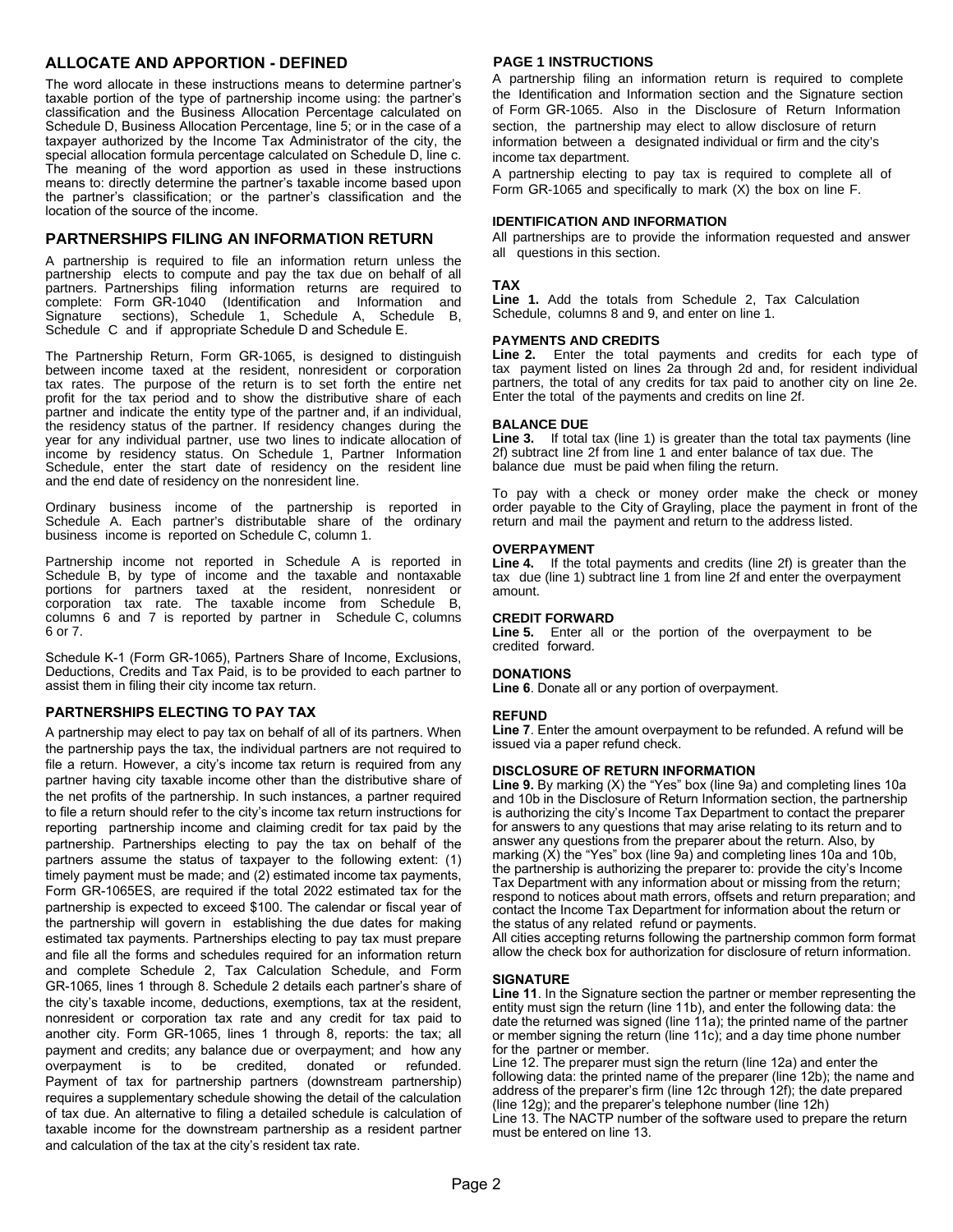#### **INSTRUCTIONS FOR OTHER SCHEDULES SCHEDULE 1 – PARTNER INFORMATION SCHEDULE**

All partnerships must complete the Partner Information Schedule. See Appendix P, Partner Classification Table, for information to complete columns 3, 4 and 5. Column 3 data entry is based upon federal Schedule K-1 (Form 1065) instructions for Item I.

If column 3 for the partner equals individual, nominee for an individual or a disregarded entity owned by an individual, enter the residency classification in column 4 (R, N, PR or PN). If column 4 for the partner equals part-year resident (PR or PN), report the resident portion (PR) and nonresident portion (PN) on separate partner lines and in column 5 enter the residency start date (mm/dd/yyyy) for the tax year on the resident (PR) line and the residency end date for the year on the nonresident (PN) line.

#### **SCHEDULE 2 – TAX CALCULATION SCHEDULE (Disregard if information return)**

Partnerships electing to pay tax for partners must complete Schedule 2, Tax Calculation Schedule. Partnerships filing an information return disregard this schedule.

**Columns 1, 2 and 3.** Enter partner's name, entity type and tax identification number as listed on Partner Information Schedule.

**Column 4.** Enter partner's total city income as reported on Schedule C, column 7.

**Column 5.** Allowable partner deductions which relate to the partnership are deducted in column 5. These deductions include the self-employed pension plan deduction and any other deduction allowed the partner under the city's income tax ordinance. This column is also used to adjust (add back) for a net capital loss realized by any of the partners, in excess of the partner's maximum allowable (\$3,000) capital loss deduction. Therefore, a net capital loss realized by any of the partners, in excess of the partner's allowable capital loss deduction must be added back in column 5. The allowable capital loss deduction for each partner is the lesser of (1) the net capital loss, (2) the amount in column 4, computed without regard to capital gains and losses, or (3) \$3,000. Capital loss carryovers may be carried forward to the same extent allowed in the Internal Revenue Code, but may not be carried back to prior years. **Attach a schedule detailing computation of amounts reported in column 5**.

**Column 6. Personal and dependency exemptions are allowed to be claimed for each partner who is an individual resident or nonresident, to the same extent allowed on the partner's federal income tax return**.

Additional exemptions are allowed if the taxpayer or spouse is 65 years of age or older, or is blind. In general, the same rules apply in determining dependents as under the federal Internal Revenue Code. A spouse may be taken as an exemption on the partnership return only if such spouse has no income subject to the city's income tax. Exemptions for a partner whose residence status has changed from a resident to a nonresident or from a nonresident to a resident of the city during the taxable year are first applied against income while a resident, with the balance, if any, applied to the city's income while a nonresident. A partner's personal and dependency exemptions may not be claimed on more than one partnership return. Partners who are estates or trusts

are allowed one exemption. Exemptions are not allowed to any other partners (i.e., corporations, partnerships, etc.)

#### **Column 7**. Enter the taxable income, column 4 less columns 5 and 6.

**Column 8.** Enter tax due at the resident or corporation tax rate applicable for all taxpayers except nonresident individuals, estates or trusts.

**Column 9.** Enter tax due at the nonresident tax rate applicable from Appendix A for nonresident individuals, estates or trusts only.

**Column 10**. The tax paid for each partner is equal to the tax due (column 8 or 9) less, for resident individual partners only, any credit for tax paid to another city (Schedule G, column 6, for the partner). The total of column 10 should equal the actual amount of tax paid by the partnership; the sum of the amounts reported on page 1 lines 2a, 2b, 2c, 2d and 3 less line 4, the tax overpayment.

#### **SCHEDULE A - ALLOCABLE ORDINARY BUSINESS INCOME (LOSS)**

**Schedule A** is used to report and adjust the ordinary business income of the partnership. The ordinary business income as reported on federal Form 1065, page 1, line 22, must be adjusted for the following; city income tax deducted on the federal return must be added back; interest and any other costs incurred with the production of tax exempt income must be added back; the federal Section 179 deduction and other deductions allowed must be deducted; and ordinary income (loss) from another partnership must be removed (as it is reported in Schedule B).

The total adjusted ordinary business income reported on Schedule A, line 6, is allocated to the partners in Schedule C. The total reported on Schedule C, column 1, must equal the amount listed on Schedule A, line 6. Income not included in Schedule A is reported in Schedule B, Partnership Income not reported in Schedule A. Instructions for the Schedules indicate how amounts are allocated or apportioned to the partners.

#### **SCHEDULE B – PARTNERSHIP INCOME NOT INCLUDED IN SCHEDULE A**

Schedule B is used to report income not included in Schedule A (Adjusted Ordinary Business Income) and allocate or apportion this income between partners taxed at the individual resident, corporation or individual nonresident tax rates. Enter the income by category as reported on the federal Form 1065, Schedule K or page 1, on Schedule B, column 1.

The various types in partnership income are taxed differently based upon the partner entity classification. Refer to Appendix B for information on the tax-ability of the various types of partnership income for the various types of partner entities. Also refer to the instructions below for additional information on exclusion or tax-ability of the various types of partnership income.

**Interest Income and Dividend Income.** All partners may exclude interest and dividend income from obligations of the United States, the states or subordinate units of government. Interest and dividend income is totally excluded for nonresident individuals, estate and trust partners.

**Sale or Exchange of Property.** This category includes sales and exchanges of short-term, long-term and Section 1231 property. The portion of the gain or loss attributable to the period prior to the applicable effective date of the ordinance is excludible for all partner entity types.

**Rent and Royalty Income.** Enter the excludible and taxable portions of rental income from rental real estate activities, rental income from other rental activities or royalty income.

**Other Income.** Enter the excludible and taxable portions of other income.

**Ordinary Income from Other Partnerships.** Enter each partner's excludible and taxable portions of ordinary income (or loss) from other partnerships. Attach a worksheet for each partnership, estate or trust that details the name, address, FEIN and the apportionment of this income. The ordinary business income of another partnership is allocated based upon the other partnership's business allocation percentage for the city and/or the entity type of partner.

**Total Apportioned Income.** Summarize the taxable portion of income from the categories reported on Schedule B. The totals from Schedule C, columns 6 and 7 must equal the totals reported on Schedule B, columns 6 and 7 respectively.

#### **SCHEDULE C – DISTRIBUTION TO PARTNERS**

Column 1. Enter in column 1 each individual partner's share of ordinary adjusted business income from Schedule A, line 6. If Sec. 179 depreciation is included in Schedule A and the partners have unequal credits for such additional depreciation (e.g., if one partner is single and one is married filing jointly for federal income tax purposes), the apportionment of income to partners may require a special computation.

Column 2. Enter the amount of guaranteed payments to partners receiving them. Guaranteed payments are taxable in the same manner as a distributive share of the partnership's profits.

Column 4. Enter the appropriate business allocation percentage based upon partner entity type. Individual resident and partnership partners use a 100% allocation. Individual nonresident, estate, trust, corporation, exempt entity and foreign government partners enter the business allocation percentage from Schedule D, line 5, or the special allocation percentage authorized. Disregarded entity and nominee partners enter the appropriate allocation percentage based upon the entity type of the actual owner of the partnership interest.

Column 6. Enter taxable portion of the individual resident, corporation or other partners Schedule B income.

Column 7. Enter the taxable portion of the individual nonresident, Estate or trust partners Schedule B income.

Column 8. Add the amounts reported for each partner in columns 5, 6 and 8 and enter the total for the column. Also enter the amount for each partner and the column total in column 1, page 1 of the return.

#### **SCHEDULE D – BUSINESS ALLOCATION PERCENTAGE**

The business allocation percentage is to be applied to the distributive share of business income of CORPORATE AND NONRESIDENT partners if business activity of the partnership is conducted both within and outside the city.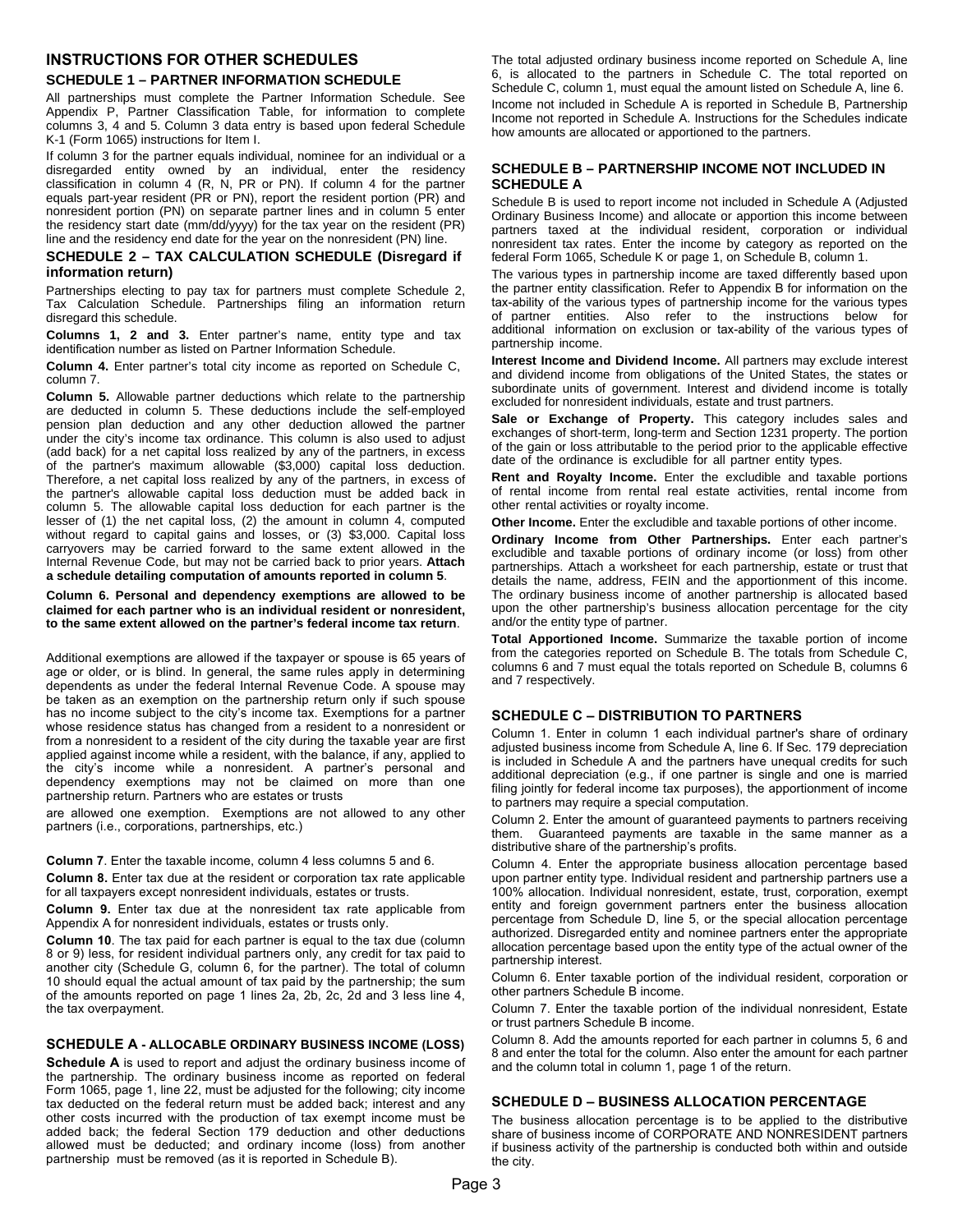Elective use of the Multi-state Tax Compact apportionment provisions is no longer allowed. On 09/14/2014 the Multi-state Tax Compact provisions of Michigan law were retroactively repealed effective 01/01/2008.

Line 1a. Enter in column 1 the average net book value of all real and tangible personal property owned by the business, regardless of location; and in column 2 report the net book value of the real and tangible personal property owned and located or used in the city. The average net book value of real and tangible personal property may be determined by adding the net book values at the beginning and end of the year and dividing the sum by two.

Line 1b. Enter in column 1 the gross annual rent multiplied by 8 for all rented real property regardless of location. In column 2 show the gross annual rent multiplied by 8 for rented real property located in the city. Gross annual rent refers to real property only, rented or leased during the taxable period, and should include the actual sums of money or other consideration payable, directly or indirectly, by the taxpayer for the use or possession of such property.

Line 2. Enter in column 1 the total compensation paid to all employees during the year and in column 2 show the amount of compensation paid to employees for work or services performed within the city.

**Line 3.** Enter in column 1 the total gross revenue from all sales or services rendered during the year, and in column 2 show the amount of revenue derived from sales made or services rendered in the city during the year. To allocate net profit (or loss), a partnership must have business activity outside of the city.

#### **SCHEDULE E – RENTAL REAL ESTATE**

If the business activity of the partnership includes rental of real estate, list the complete address and the gain or loss from each separate piece of rental real estate in Schedule E.

#### **SCHEDULE G – CREDIT FOR TAX PAID TO ANOTHER CITY ON BEHALF OF RESIDENT PARTNERS**

If the partnership incurs an income tax liability to any other city in addition to this city, a credit is allowed for tax paid to the other city on income of a resident individual that is taxable by both cities. The credit is limited to the smaller of: (1) the income tax paid to the other city on behalf of the resident partner; or (2) the amount of tax that would be due on the same amount of income of a nonresident of this city after deducting the value of the exemptions claimed by the partner for this city (Form GR-1065, Schedule 2, column 6). DO NOT take credit for income taxes paid to any other city on behalf of nonresident, corporate or partnership partners.

#### **SCHEDULE K-1 (Form GR-1065) – PARTNER'S SHARE OF INCOME, EXCLUSIONS, DEDUCTIONS, CREDITS AND TAX PAID**

#### **Partnership Instructions for Schedule K-1 (Form CF-1065)**

A partnership is required to prepare and give Schedule K-1 (Form GR-1065) to each person who was a partner in the partnership at any time during the year. Schedule K-1 (Form GR-1065) must be provided to each partner on or before the day on which the partnership return is required to be filed.

Partnerships electing to pay tax that have a partnership partner (downstream partnership) are also required to provide Schedule K-1 (Form GR-1065) to each partner of the downstream partnership (or chain of downstream partnerships) if the tax for the downstream partnership is calculated based upon the downstream partnership's partner's classification.

If the return is for a fiscal year or a short tax year fill in the fiscal tax year spaces at the top of each Schedule K-1. If this is a final or an amended K-1, mark (X) the appropriate box at the top of each Schedule K-1.

On each Schedule K-1, enter the information about the partnership and the partner in Parts I and II (items A through M). In Part III, enter: in column A the amounts from the partners federal Schedule K-1 (Form 1065); in column B the amounts of exclusions or adjustments to the amounts in column A; and in Column C the partner's city taxable share of each item of income, deduction or information.

#### **Part I. Information About the Partnership**

On each Schedule K-1, enter (A) the identifying number of the partnership, and its (B) name and address. Also enter the (C) partnership's business allocation percentage (Form GR-1065, Schedule D, line 5 or special formula line d).

#### **Part II. Information About the Partner**

On each Schedule K-1 complete the information for the partner for items E through I1 and J through M as it was completed on the partner's federal Schedule K-1 (Form 1065). For item I2, if the partner code for item I1 is a code that represents an individual, estate or trust, enter in item I2 the following code for the partner: R for resident partner, N for a nonresident partner, PR for the resident portion and PN for the nonresident portion of the year for a part-year resident partner. See Partner Classification Table for additional information. For Item I3, mark (X) the box if the partner is a retirement plan. For item N enter the partner's partner number as reported on Form GR-1065, Schedule 1. When a partner is a part-year resident, two Schedule K1's (Form GR-1065) are to be issued, one for the resident portion of the year and one for the nonresident portion of the year as two lines are required for reporting the partner's income.

If the partnership elects to pay tax and the partner is a partnership, mark (X) the item D box and enter the partnership partner's identification number. Complete the other items for this partnership partner. Parts III and Part IV for this downstream partnership is a compilation of their partner's Schedules K-1. Also, complete a Schedule K-1 (Form CF-1065) for each partner of the downstream partnership completing item D for the downstream partnership and completing Part II, Part III and Part IV for each downstream partnership partner.

#### **Part III. Partner's share of Current Year Income, Exclusions/Adjustments and City Income**

This part of the Schedule K-1 (Form GR-1065) is divided into three columns: Column A, Federal Partnership Return Data; column B, Exclusions and Adjustments; and column C, City Taxable Income.

**Column A, Federal Partnership Return Data**  Column A, line 1, lines 2 through 13 and line 20 are used for reporting income, deductions and other information as reported on the federal Schedule K-1 (Form 1065) for the partner. In each line of column A enter the data as reported in the federal Schedule K-1 except for lines 1a, 11, 13 and 20 follow the instructions below.

**Line 1a. Ordinary income from other partnerships.** This line on the city Schedule K-1 (GR-1065) is used to properly report ordinary business income from other partnerships, estates and trusts. Column A of this line is blank or zero (0) as this line is not on the federal Schedule K-1.

**Codes for lines 11, 13 and 20.** In boxes 11, 13 and 20, identify each item by entering the federal code in the column to the left of Column A.

**Line 13. Other deductions.** In box 13 report only the federal coded items that affect city income of the partner. There are only a few (line 13) other deductions that affect a partner's city income. Deductions that are claimed on the partner's federal return Form 1040 as adjustments to income or itemized deductions are not reported on line 13. If you have a question about reporting a line 13 item, please contact the city for an answer. An example of a line 13 is item I, deductions - royalty income.

**Line 20. Other information.** In box 20 report only the federal coded items that affect city income. There are few items of (line 20) other information that affect the partner's city income. If you have a question about reporting a line 20 item, please contact the city for an answer. An example of a line 20 item is M, recapture of section 179 deduction.

#### **Column B, Exclusions and Adjustments**

Complete column C, City Taxable Income, lines 1 through 13, before completing column B. Once the column C amount for a line is determined and entered, the column B amount for the line is calculated by subtracting the amount in column C from the amount in column A. Enter in the calculated amount in Column B for the line. If a line in any column is blank, it is to be read as a zero (0).

#### **Column C, City Taxable Income**

The amount of city taxable income for each partner is calculated in schedules attached to the partnership return. Enter the data for each line of Column C as determined in the schedule noted for the line.

Line 1. Ordinary business income. Enter the amount of the partner's ordinary business income as reported on Form GR-1065, Sch. C, col. 4.

Line 1a. Ordinary income from other partnerships. Enter the amount of the partner's taxable share of ordinary income from other partnerships as reported on Form GR-1065.

Line 2. Net rental real estate income (loss). Enter the amount of the partner's share of net rental real estate income (loss) as reported on Form GR-1065.

Line 3. Other rental income (loss). Enter the amount of the partner's taxable share of other rental income (loss) as reported on Form GR-1065.

Line 4. Guaranteed payments to partners. Enter the amount of the partner's guaranteed payments as reported on Form GR-1065, Schedule C, column 2. Line 5. Interest income. Enter the amount of the partner's taxable share of interest income as reported on Form GR-1065.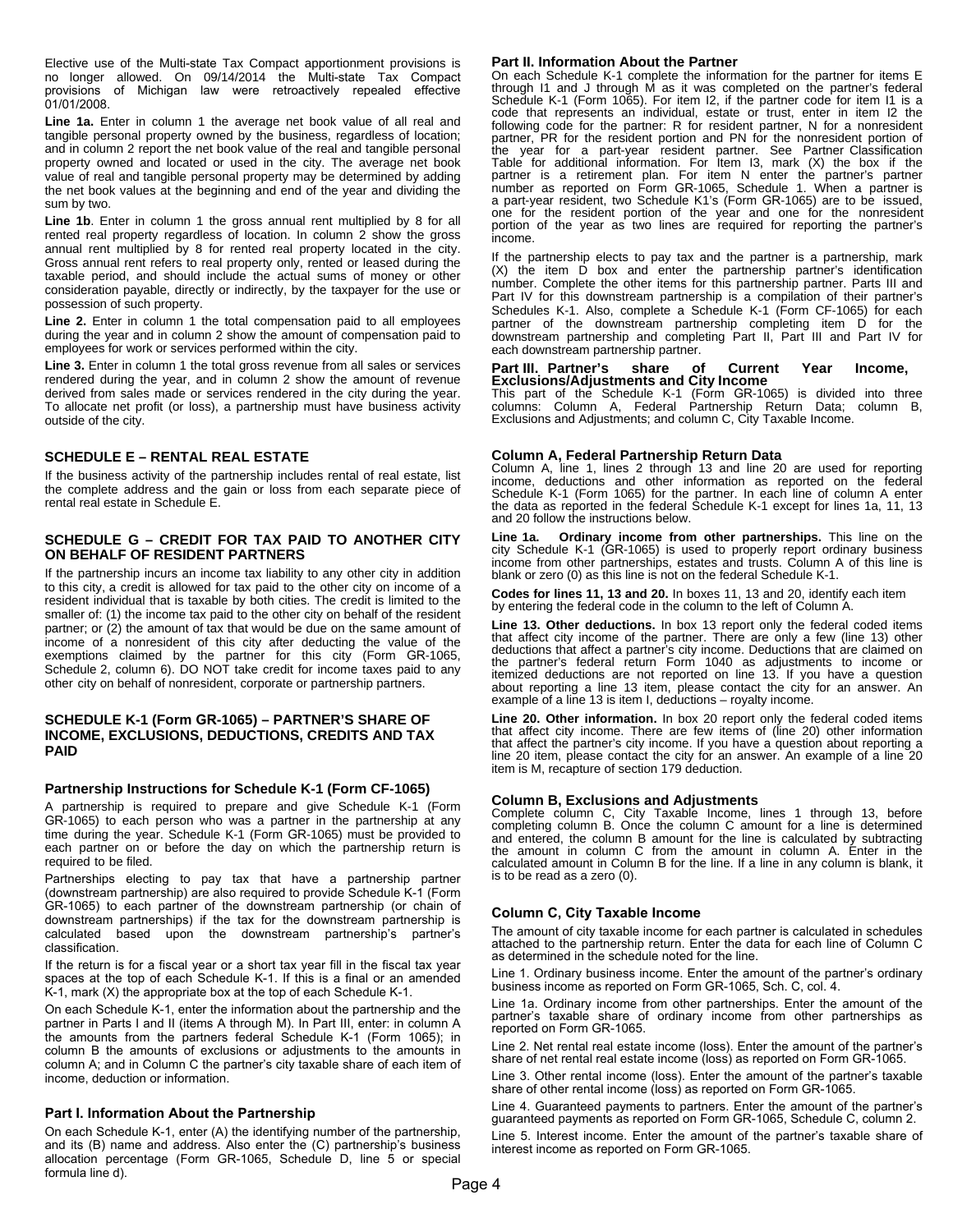**Line 6. Dividend income.** Enter the amount of the partner's taxable share of dividend income as reported on Form GR-1065.

**Line 7. Royalties.** Enter the amount of the partner's taxable share of royalties as reported on Form GR-1065.

**Line 8. Net short term capital gain (loss).** Enter the amount of the partner's taxable share of net short term capital gain (loss) as reported on Form GR-1065, Schedule B11, column 3.

**Line 9. Net long term capital gain (loss).** Enter the amount of the partner's taxable share of net long term capital gain (loss) as reported on Form GR-1065.

Line 10. Net section 1231 gain (loss). Enter the amount of the partner's taxable share of net **section 1231** gain (loss) as reported on Form GR-1065.

**Line 11. Other income.** Enter the amount of the partner's taxable share of other income as reported on Form GR-1065.

**Line 12. Section 179 deduction.** Enter a zero (0) or leave blank as this deduction is already included in the amount reported in column C, line 1.

**Line 13. Other deductions.** The amount to enter on this line must be calculated based upon the type of other deduction and the taxability of the city income related to the deduction. Example: Item I, deductions – royalty income, would be deductible at the same percentage the related royalty income is taxable by the city. There are very few other deduction items that relate to city income.

**Line 20. Other Information.** The amount to enter on this line must be calculated based upon whether the other information is city income or a deduction allowed to determine city income. Example: Item M, recapture of section 179 deduction, would be taxable at the same percentage the related property was taxable by the city. There are very few other information items that relate to city income.

**Part IV. Partner's City Deductions, Credits and Tax Paid**  Part IV is divided into three sections. Refer to the following instructions to complete this section.

**D – Partner's deductions for items paid by the partnership.** Report the partner's share of deductions allowed under the city's income tax **ordinance** 

that were paid by the partnership. These deductions are the partner's: IRA deduction; Self-employed, SEP, SIMPLE and qualified plans deduction; Renaissance Zone deduction; etc.

**C – Credit for tax paid by partnership to another city.** Report the tax paid to other cities by partnership on behalf of partner who is a resident of the city named at the top of the Schedule K-1.

**T – Income tax paid by the partnership.** Report the actual tax paid by partnership on behalf of partner to the city named at the top of the Schedule K-1. This is the amount reported on Form GR-1065, Schedule 2, column 10, for the partner.

#### **Partner Instructions for Schedule K-1 (Form GR-1065)**

Instructions for partner's reporting their partnership income on their individual return (Form GR-1040), corporate return (Form GR-1120) or partnership return (GR-1065) are part of Schedule K-1 (Form GR-1040).

#### **SCHEDULE N – SUPPORTING NOTED AND SCHEDULES**

If supporting notes or schedules are needed to explain items reported elsewhere on the partnership return, use this attachment for those notes, calculation or explanations.

## **SCHEDULE RZ OF (Form GR-1065) – Partnership Renaissance Zone Deduction**

NOT APPLICABLE

#### **PARTNER CLASSIFICATION TABLE**

Information for completing Partner Information section on Form GR-1065, page 1 Enter federal classification in column 3; if column 3 equals individual owner, enter residency classification in column 4; and if column 4 equals part-year resident, enter residency start and end dates in column 5

| Column <sub>3</sub>                                 | Column 4                  | Column <sub>5</sub>                        |           |                       |  |
|-----------------------------------------------------|---------------------------|--------------------------------------------|-----------|-----------------------|--|
| <b>Federal Classification</b>                       | <b>Individual Partner</b> | Residency                                  |           |                       |  |
|                                                     | <b>Residency Status</b>   | Dates                                      |           |                       |  |
| Description                                         | Entry                     | Description                                | Entry     | Description           |  |
| Individual                                          | ı                         | Resident                                   | R         |                       |  |
|                                                     |                           | Nonresident                                | N         |                       |  |
|                                                     |                           | Part-year resident,                        | <b>PR</b> | Residency             |  |
|                                                     |                           | resident portion                           |           | start date            |  |
|                                                     |                           | Part-year resident,                        | PN        | Residency             |  |
|                                                     |                           | nonresident portion                        |           | end date              |  |
| Corporation                                         | C                         |                                            |           |                       |  |
| Estate                                              | F                         | Nonresident                                | N         |                       |  |
| Trust                                               | F                         | Nonresident                                | N         |                       |  |
| Partnership                                         | $\overline{P}$            |                                            |           |                       |  |
| <b>Disregarded Entity</b>                           | DE                        | If DE owner is an individual               |           |                       |  |
|                                                     |                           | Resident                                   | R         |                       |  |
|                                                     |                           | Nonresident                                | N         |                       |  |
|                                                     |                           | Part-year resident,                        | <b>PR</b> | Residency             |  |
|                                                     |                           | resident portion                           |           | start date            |  |
|                                                     |                           | Part-year resident,                        | PN        | Residency             |  |
|                                                     |                           | nonresident portion                        |           | end date              |  |
| <b>Exempt Organization</b>                          | Е                         |                                            |           |                       |  |
| Foreign Government                                  | <b>FGOV</b>               |                                            |           |                       |  |
| Nominee Type                                        |                           |                                            |           |                       |  |
| Nominee Individual                                  | NI                        | If actual owner is an                      |           |                       |  |
|                                                     |                           | individual:                                |           |                       |  |
|                                                     |                           | Resident                                   | R         |                       |  |
|                                                     |                           | Nonresident<br>N                           |           |                       |  |
|                                                     |                           | Part-year resident,                        | <b>PR</b> | Residency             |  |
|                                                     |                           | resident portion                           |           | start date            |  |
|                                                     |                           | Part-year resident,<br>nonresident portion | PN        | Residency<br>end date |  |
| Nominee Corporation                                 | <b>NC</b>                 |                                            |           |                       |  |
| Nominee Estate or Trust                             | <b>NF</b>                 | Nonresident                                | N         |                       |  |
| Nominee Partnership                                 | <b>NP</b>                 |                                            |           |                       |  |
| Nominee Disregarded                                 |                           | If actual owner of the DE is               |           |                       |  |
| Entity                                              | <b>NDE</b>                | an individual:                             |           |                       |  |
|                                                     |                           | Resident<br>R                              |           |                       |  |
|                                                     |                           | $\overline{\mathsf{N}}$<br>Nonresident     |           |                       |  |
|                                                     |                           | Part-year resident,                        |           | Residency             |  |
|                                                     |                           | resident portion                           | <b>PR</b> | start date            |  |
|                                                     |                           | Part-year resident,                        | PN        | Residency             |  |
|                                                     |                           | nonresident portion                        |           | end date              |  |
| Nominee Exempt<br>Organization                      | <b>NE</b>                 |                                            |           |                       |  |
| Nominee Individual<br><b>Retirement Arrangement</b> | <b>NIRA</b>               |                                            |           |                       |  |
| Nominee Foreign<br>Government                       | <b>NFGOV</b>              |                                            |           |                       |  |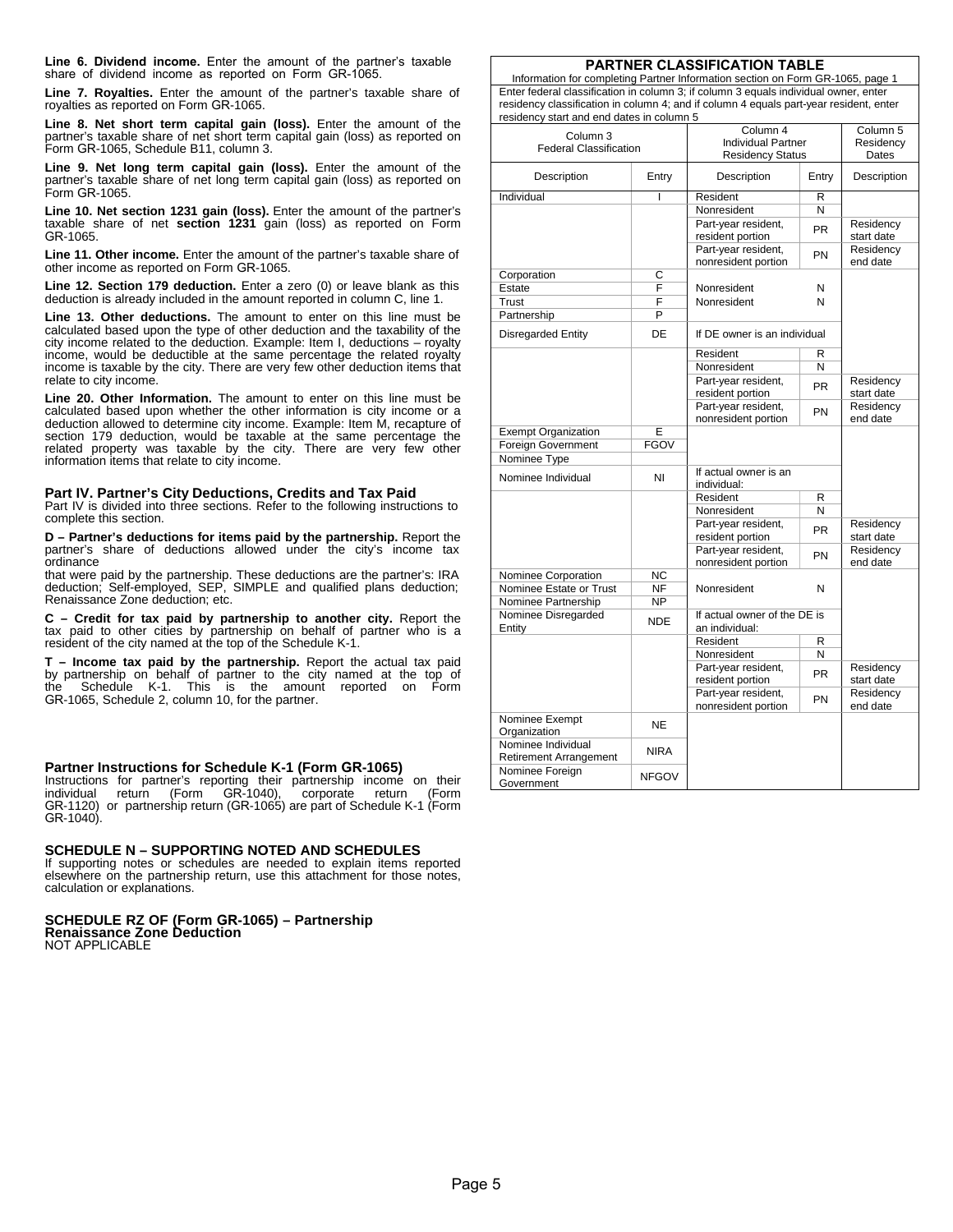### COMMON CITY PARTNERSHIP INCOME TAX FORM, GR-1065 **APPENDIX A**

Required Return Attachments and Attachment Order

Returns should be filed with schedules and attachments in the order noted below. If a form, schedule or worksheet is not used do not attach it; skip the number and keep the remaining pages in attachment order

| <b>Required Forms and Attachments</b>                                                             | <b>Attachment Order</b> | When Forms, Schedules or Attachments are Required                                                                                  |  |  |  |  |  |
|---------------------------------------------------------------------------------------------------|-------------------------|------------------------------------------------------------------------------------------------------------------------------------|--|--|--|--|--|
| Form GR-1065, page 1                                                                              | Top page                | All returns                                                                                                                        |  |  |  |  |  |
| Schedule 1 - Partner Information Schedule                                                         | Attachment 1            | All returns                                                                                                                        |  |  |  |  |  |
| Schedule 2 - Partner Income and Tax Calculation Schedule                                          | Attachment 2            | Partnerships filing information returns complete columns 1 - 4.<br>Partnerships electing to pay tax must complete entire schedule. |  |  |  |  |  |
| Schedule A - Allocable Partnership Ordinary Business Income                                       | Attachment 3            | All returns                                                                                                                        |  |  |  |  |  |
| Schedule B - Apportioned Income (Income not Included in<br>Schedules A or F)                      | Attachment 4            | All returns (including returns where Schedule B is blank)                                                                          |  |  |  |  |  |
| Schedule C - Distribution to Partners                                                             | Attachment 5            | All returns                                                                                                                        |  |  |  |  |  |
| Schedule D - Business Allocation Percentage                                                       | Attachment 6            | Returns with a business allocation percentage of less than 100%                                                                    |  |  |  |  |  |
| Schedule E - Rental Real Estate                                                                   | Attachment 7            | Returns reporting rental real estate activities                                                                                    |  |  |  |  |  |
| Schedule G - Credit for Tax Paid to Another City in Behalf of<br><b>Resident Partners</b>         | Attachment 8            | Returns for partnerships electing to pay tax who are claiming<br>credit for tax paid to another city                               |  |  |  |  |  |
| Schedule K-1 (Form GR-1065)                                                                       | Attachment 9            | Partner's Share of Income, Exclusions, Deductions, Credits and Tax Paid                                                            |  |  |  |  |  |
| Schedule N - Supporting Notes and Statements                                                      | Attachment 10           | If Supporting notes or schedules attached                                                                                          |  |  |  |  |  |
| Federal Schedule F (Form 1040)                                                                    | Fed form # order        | If included in federal return                                                                                                      |  |  |  |  |  |
| Federal Form 1065, Page 1                                                                         | Fed form # order        | All returns                                                                                                                        |  |  |  |  |  |
| Federal Schedule D, (Form 1065)                                                                   | Fed form # order        | If included in federal return                                                                                                      |  |  |  |  |  |
| Federal Schedule K, (Form 1065)                                                                   | Fed form # order        | All returns                                                                                                                        |  |  |  |  |  |
| Federal Form 1125-A. Cost of Goods Sold                                                           | Fed form # order        | If included in federal return                                                                                                      |  |  |  |  |  |
| Federal Form 4562, Depreciation and Amortization                                                  | Fed form # order        | If included in federal return                                                                                                      |  |  |  |  |  |
| Federal Form 4797, Sales of Business Property                                                     | Fed form # order        | If included in federal return                                                                                                      |  |  |  |  |  |
| Federal Form 6252. Installment Sale Income                                                        | Fed form # order        | If included in federal return                                                                                                      |  |  |  |  |  |
| Federal Form 8582, Passive Activity Loss Limitations                                              | Fed form # order        | If included in federal return                                                                                                      |  |  |  |  |  |
| Federal Form 8824, Like-Kind Exchanges                                                            | Fed form # order        | If included in federal return                                                                                                      |  |  |  |  |  |
| Federal Form 8825, Rental Real Estate Income and Expenses of a<br>Partnership or an S Corporation | Fed form # order        | If included in federal return                                                                                                      |  |  |  |  |  |
| Supplementary schedules to federal forms and schedules                                            | Schedule order          | If included in federal return                                                                                                      |  |  |  |  |  |
| All supplementary schedules to federal forms and schedules must be attached.                      |                         |                                                                                                                                    |  |  |  |  |  |

**Failure to attach forms, schedules or worksheets noted above to a return may delay the processing of the return.**